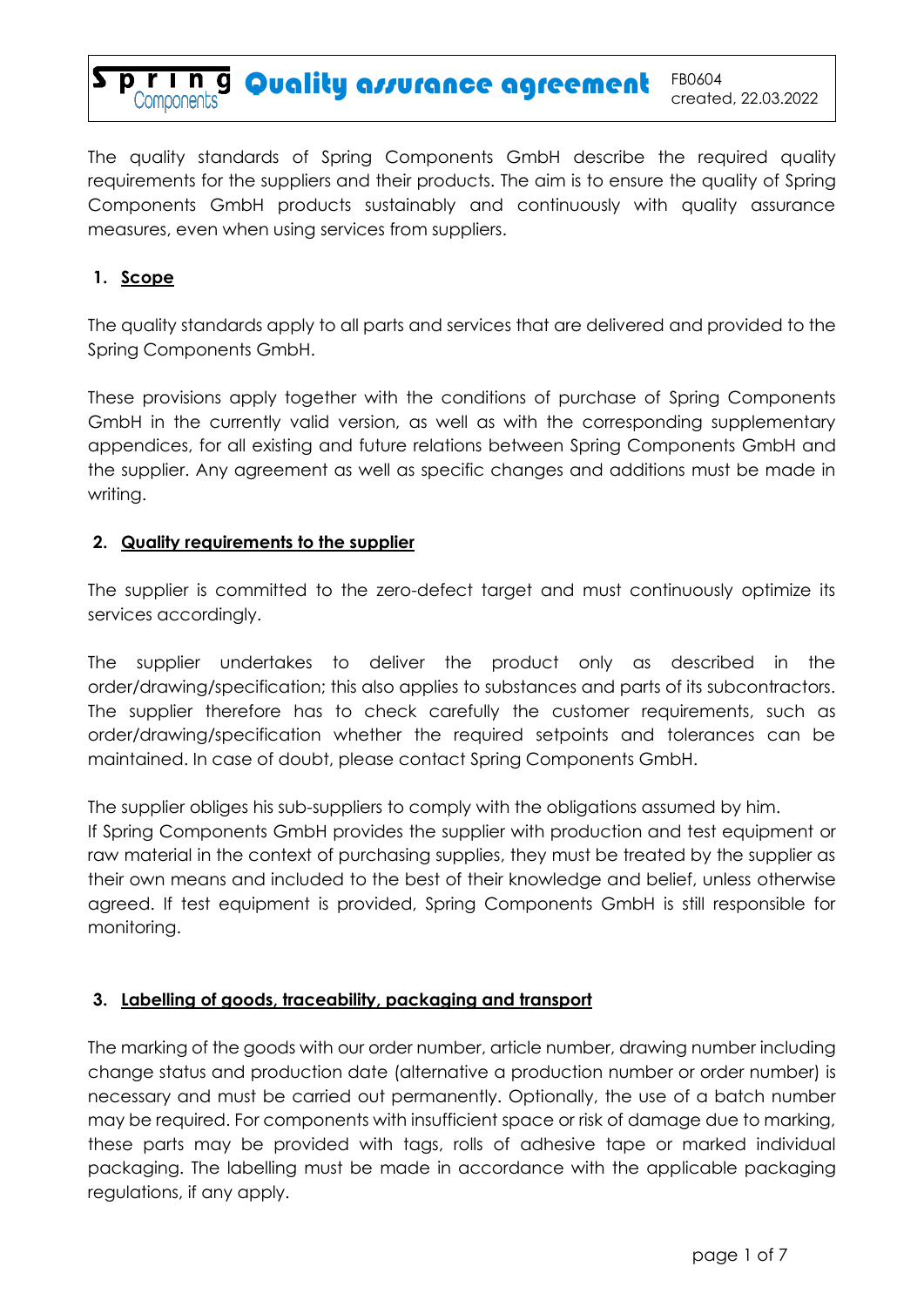**P. T. I. N. 9 Quality assurance agreement** FB0604

The supplier ensures that the products are delivered with suitable packaging and suitable means of transport in order to avoid quality reduction and damage. The supplier obligates itself to ensure the traceability of the delivery upon its subcontractor, considering all the production batches used.

# **4. Procedure for deviations**

If it is foreseeable that made agreements (e.g., date, quantity, quality/specification) cannot be met, the supplier is obliged to inform Spring Components GmbH about this.

In the event of deviations from a specification, the supplier shall apply for construction deviation / approval of the deviation.

In the case of the approved construction deviation, the deviating inspection characteristic must be documented and a copy of the deviation approval attached to the inspection report.

This label (tags, labels, individual packaging) must contain the following data:

- Order number
- Item number
- Drawing number including change status
- Manufacturing date (alternative production number or order number)
- Optionally the batch number
- Reference to deviations

In the case of deviations from specifications approved by us, the supplier must also indicate the reference to the deviations on the delivery documents.

If the customer decides to release the goods after the inspection, he does not release the suppliers from the delivery of faultless products and does not represent any adornment of the customer for warranty and liability (exemption) claims in relation to the delivery of the defective products.

## **5. Shipping documents**

Upon delivery, our order number, article number and drawing number incl. change status must listed on all shipping documents (delivery note, invoice, certificates, test records, production records, ...). Optionally, the specification of a batch number may be required. If this does not fully describe the processing status, copies of correspondence, facsimile, discussion notes, sketches, etc. must be provided to prove the agreement. Shipping documents (exclusive invoice) and goods shall be delivered at the same time. We can only accept invoices electronically as .pdf, therefore these do not have to be attached to the goods.

## **6. Complaints**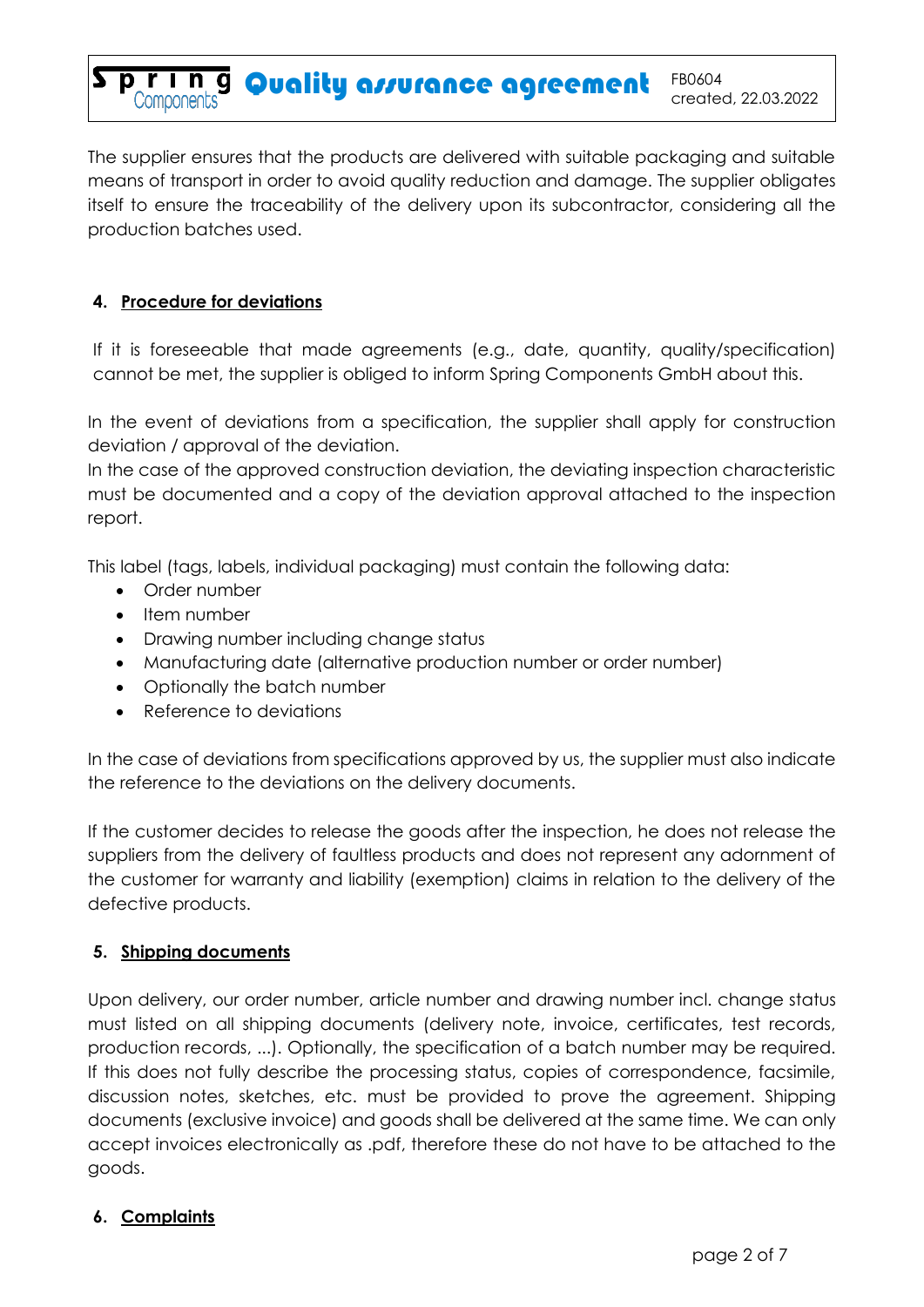**P. r. I. n.g. Quality assurance agreement** FB0604

In the event of deviations, a claim will be carried out by Spring Components GmbH. There will be a coordination with the supplier about the return of the products and/or sorting or rework. The execution of necessary measures takes place by the supplier or also by Spring Components GmbH after previous agreement, to the expense of the supplier.

The Spring Components GmbH expects appropriate error correction and the measures for the elimination of errors within the deadline indicated in the claim report. In case of repeat errors and / or insufficiently answered claims, Spring Components GmbH reserves the right to charge a processing fee of €120, -.

## **7. Incoming goods inspection**

Spring Components GmbH will only check the delivered products regarding

- Quantity / Weight
- Identity
- Completeness of the delivery papers
- Transport damage

without doing any specific checks.

The supplier is responsible for the content and accuracy of the certificates, test reports and production records. The result of the required tests shall be documented in writing with a factory test certificate according to DIN EN 10204-2.2 or acceptance test certificate according to DIN EN 10204-3.1 or according to the agreed test specifications and must be provided for Spring Components GmbH.

FAI's (first article inspections) are needed for new or changed raw materials/components, process changes or a production relocation (see also point 10).

Test frequencies are to be determined using statistical methods in such a way that the supplier can meet its quality requirements (unless specified by the customer).

# **8. Quality Management requirements**

(a) The supplier must maintain at least a quality management system in accordance with ISO 9001 which ensures that all requirements according to the contract, purchase order, conditions of purchase, specification or specifications of a service are met.

If the supplier is exclusively a trader/dealer, besides his own quality management system, he must ensure that the main manufacturing plant has an appropriate QM system.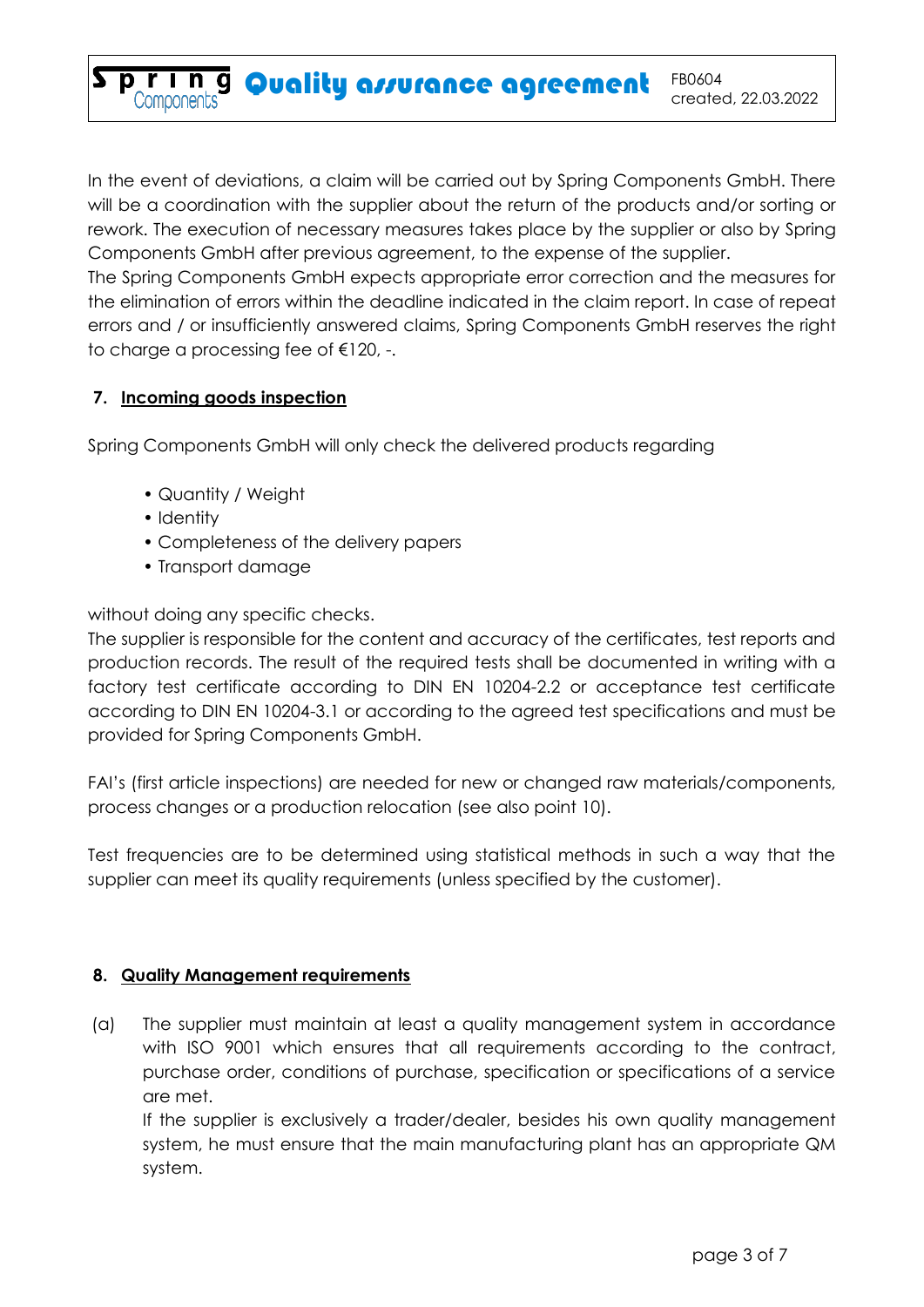(b) If the supplier places orders for supplies and/or services, the supplier remains responsible for compliance with quality and must carry out all necessary tests.

(c) The established QM system must also ensure that all participants are aware of their contribution to product or service conformity, their contribution to product safety and the importance of ethical behavior.

### **9. Records and Process of archiving**

The supplier must allow the purchaser to inspect the records and must provide copies of the records and any samples. In particular, documents for the production of Spring Components GmbH specific products must be made available unrestricted and continuously, if necessary also to its subcontractors, according to the time agreements in paper form or electronically in a consistent and unrestricted manner.

If not otherwise agreed, the supplier must keep the documents resulting from the production of the services/products for at least 10 years, after 10 years a written approval of the customer for destruction has to be obtained or handed over to Spring Components GmbH for further archiving. In the event of rejection, the period must be extended again by 10 years; subsequently, a request must be made again.

Unless otherwise agreed, the supplier must keep the documents, resulting from the production of the services, indefinitely. Before destroying such documents Spring Components GmbH asks for an announcement to agree on the further procedure.

This results in an availability of these documents to Spring Components GmbH, its customers or regulatory authorities without delay.

#### **10. Evidence and information obligations of the supplier**

- (a) The supplier must inform the purchaser in appropriate time before any changes are made to production processes, materials, or vendor parts for the products, before any relocation of production sites is made, before any changes are made to processes or equipment for testing the products, or before any other quality assurance measures are taken, so that the purchaser can examine which effects (e.g. on the approval) the changes may have and which measures (e.g. supplementary sample testing) must be taken.
- (b) Before changing subcontractors, the supplier must inform the purchaser in appropriate time.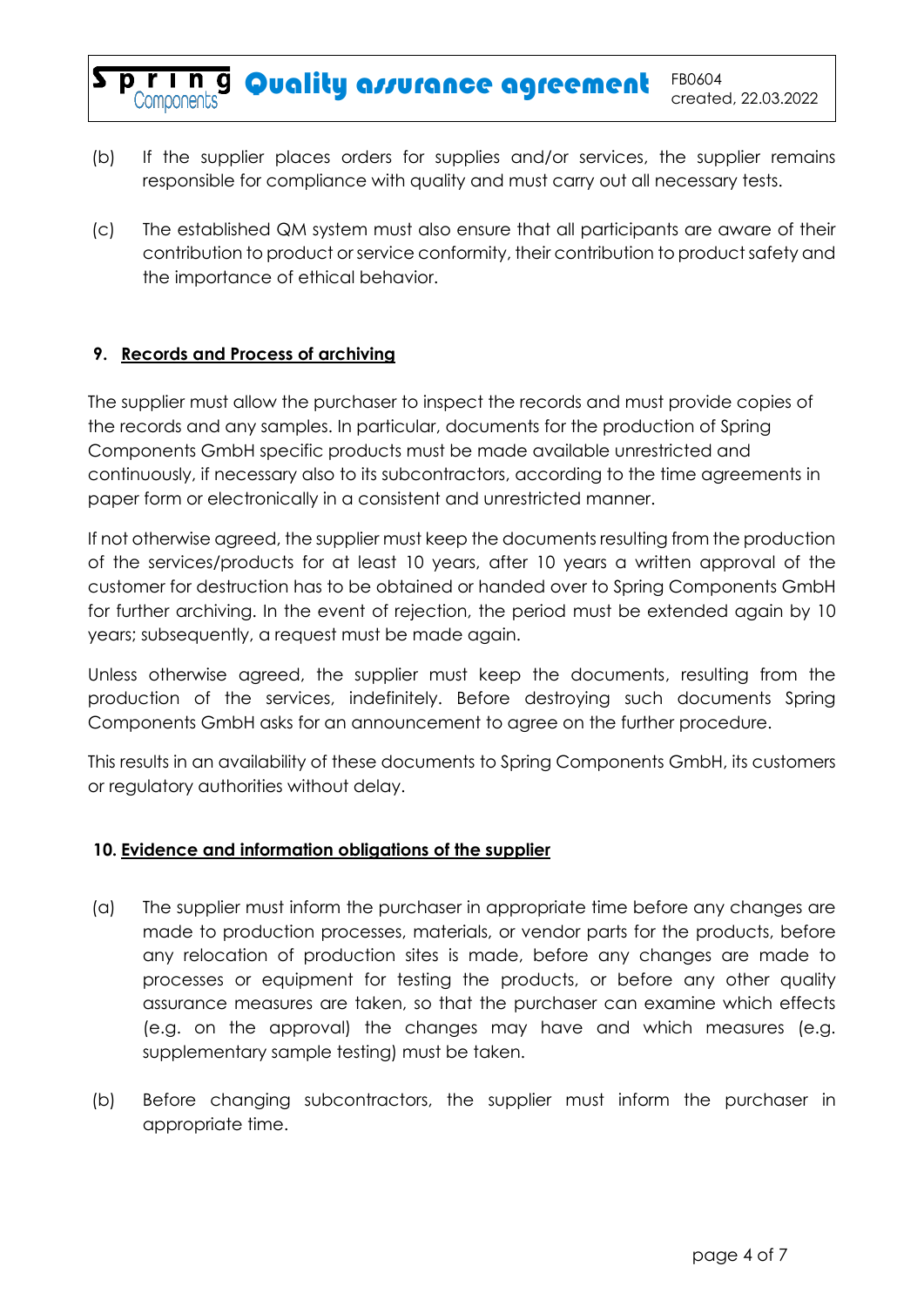**Spring Quality assurance agreement** FB0604

# **11. Approval, supplier audits and access rights**

- (a) The suitability and effectiveness of the existing quality management system will be audited by Spring Components GmbH, if required, in order to check compliance with the requirements. This will be product- or process-related audits.
- (b) An audit participation of official representatives (for aviation parts) and/or customers of Spring Components GmbH must be made possible, whereby the resulting travel and personnel costs will not be borne by the supplier.
- (c) The audits are carried out and evaluated according to the specifications of the described process sequences. These can be inspected at the request of the supplier.
- (d) If deviations occur during an audit, which are documented with appropriate measures, these must be documented on site in the deviation sheet, annex to the audit report, and signed by both parties. The implemented measures must be communicated to Spring Components GmbH in accordance with the specified effectiveness.
- (e) If necessary, Spring Components GmbH, its customers and/or regulatory authorities must be granted unrestricted access to all facilities and to all relevant records, which are relevant to the quality of the product, at the respective levels of the supply chain.

# **12. Subcontracting to suppliers**

If the supplier forwards production orders to subcontractors, the following points must be observed:

- Provide information to Spring Components GmbH.
- Submission of a signed NDA, except in the case of standard parts.
- If the supplier is not certified according to ISO 9001, the supplier shall execute an audit to prove a valid QM system. The transfer to his supplier can then only take place with the written consent of Spring Components GmbH.
- The supplier's quality management system ensures that the subcontractor is regularly monitored. This monitoring must be documented. The corresponding evidence can be inspected at any time by Spring Components GmbH and representatives of the customer and the authority (for aviation parts).
- The supplier must contractually integrate all co-commissioned suppliers into his quality management system and is responsible for the quality of the contracted service. The specifications and requirements of the customer must be taken into account.
- Changes to processes at subcontractors must be reported in writing to Spring Components GmbH for inspection and approval.

If these points are not observed, Spring Components GmbH reserves the right to take its own measures.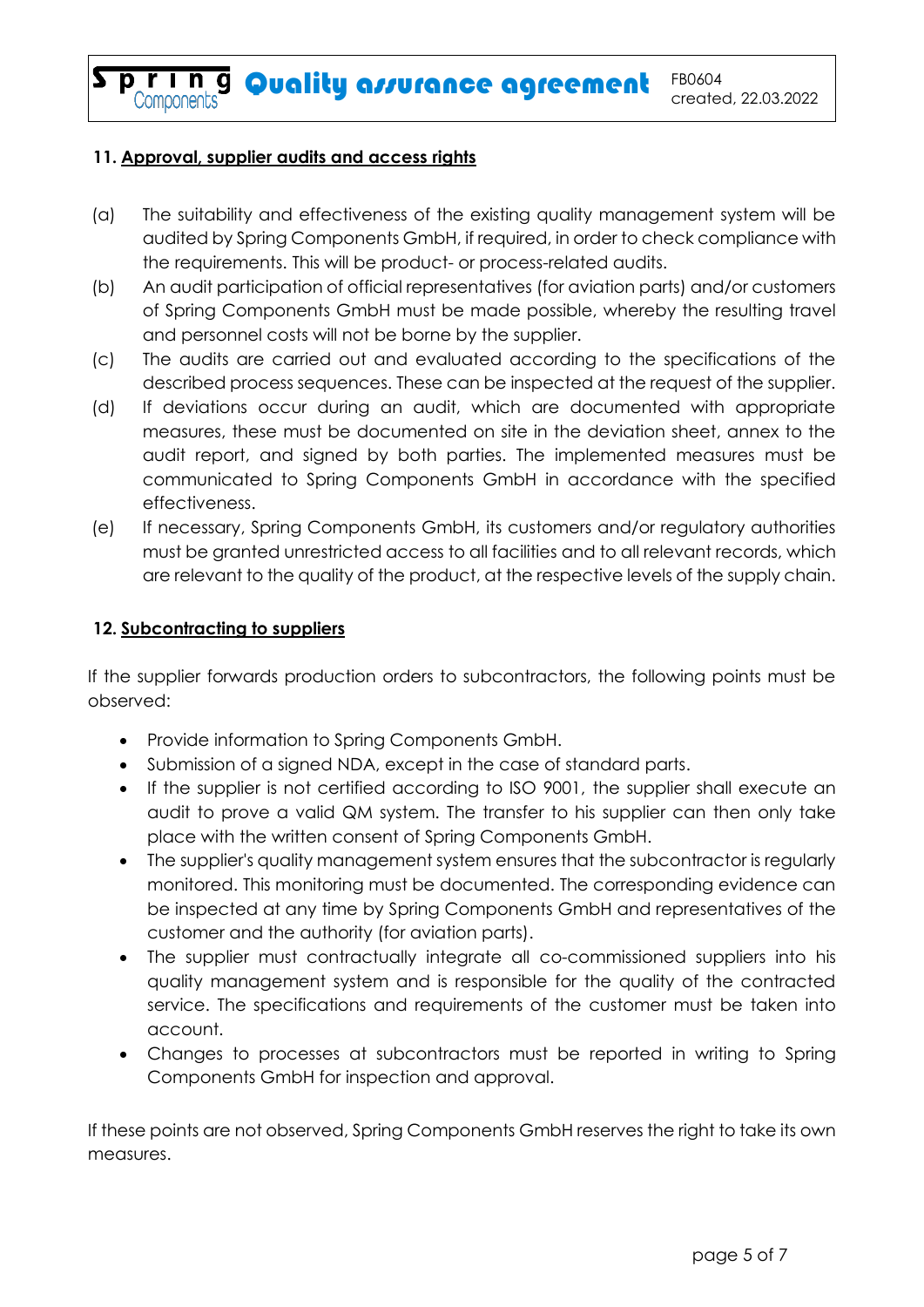**Spring Quality assurance agreement** FB0604

# **13. Prevention of counterfeit components**

The supplier must plan, implement and control processes, appropriate for the organization and the product, to prevent the use of counterfeit or presumably counterfeit parts and their integration into products delivered to Spring Components GmbH.

## **14. Period of validity**

(a) The term of this quality assurance agreement is not limited.

(b) The quality assurance agreement is negotiated by both sides in all points and comes into force with date and signature of the signatories.

(c) The quality assurance agreement can be adapted to the actual circumstances at any time by agreement of both parties. Changes always require the written form.

(d) A termination must take place in written form and becomes effective with a period of 3 months after receipt of the same.

(e) The current version of the quality assurance agreement can be found on our website: www.springcomponents.at

## **15. Quality Represenantive/CEO**

Quality Representative of supplier

| name                                  |  |
|---------------------------------------|--|
| department-/ function<br>designation: |  |
| phone                                 |  |
| e-mail address                        |  |

CEO of Spring Components GmbH

| name                                  | Roland Harrer                     |
|---------------------------------------|-----------------------------------|
| department-/ function<br>designation: | ` )⊣`                             |
| phone                                 | $+ 43$ (0) 3882 2934-0            |
| e-mail                                | roland.harrer@springcomponents.at |